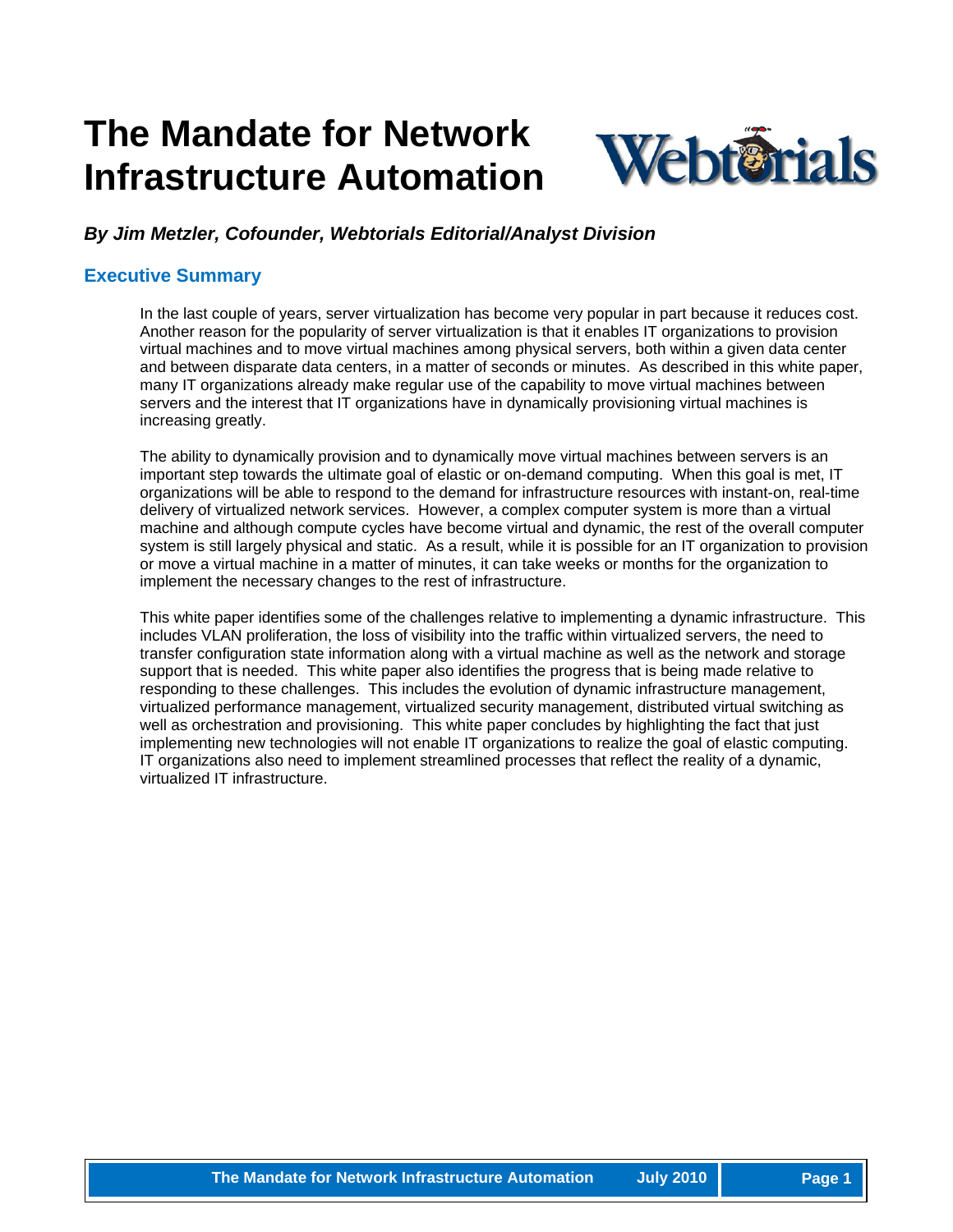#### **Introduction**

Server virtualization is well on its way to becoming universally adopted within enterprise data centers. Initially, the primary factor that drove IT organizations to implement server virtualization was the significant cost savings that can be realized through hosting multiple virtual machines (VMs) on a single physical server. These savings include reducing the cost of servers, as well as the cost of the supporting real estate, power and cooling.

While cost savings is still a significant driver, today two other factors are also significant drivers of the movement to virtualize data center servers. These factors are the ability to provision VMs and the ability to move VMs among physical servers, both within a given data center and between disparate data centers, in a matter of seconds or minutes. The combination of the ease and speed with which VMs can be provisioned and moved has led many IT organizations to create initiatives to further leverage virtualization throughout their IT infrastructure. The goal of these initiatives is to have an infrastructure that has the ability to provide each application and network service with the required resources even as the demand for each service fluctuates dynamically. The ultimate in *elastic computing* (a.k.a., on-demand computing) is realized when the demand for infrastructure resources can be met with instant-on, real-time delivery of virtualized network services.

There is no doubt that an on-demand, dynamic, virtual IT infrastructure is very appealing. However, the traditional approach to network design and the associated labor-intensive management tools that are typically used to control and manage the IT infrastructure are not able to keep pace with the frequent, dynamic changes that are required. For example, the traditional approach to data center network design is based on the concept of interconnecting and managing static physical devices. This approach has two fundamental limitations when used to support virtualized servers. One limitation is that the workload for the operational support staff can spiral out of control due to the constant stream of configuration changes that are needed to support the dynamic provisioning and movement of VMs. The second limitation is that even if IT organizations had enough support staff to implement the necessary configuration changes, the time to support these changes is typically measured in days and weeks. In order to truly have a dynamic IT infrastructure, these changes must be made in the same amount of time that it takes to provision or move a VM; i.e., seconds or minutes.

One goal of this white paper is to quantify the interest that IT organizations have in implementing network infrastructure automation. Another goal of this white paper is to show that in order to implement network infrastructure automation that the network needs to respond to a number of challenges that are created by server virtualization. In particular, the network needs to evolve its own approach to abstraction and virtualization. The approach that IT organizations take to abstract and virtualize the network must allow the network to participate in an end-to-end virtualized infrastructure that features the tightly-integrated and automated management of the services that are delivered by a wide variety of system, storage, and network resources. The third goal of this white paper is to demonstrate that the promise of elastic computing will not be realized just by the implementation of new technologies. In order to realize the promise of elastic computing, IT organizations will also have to modify their management processes.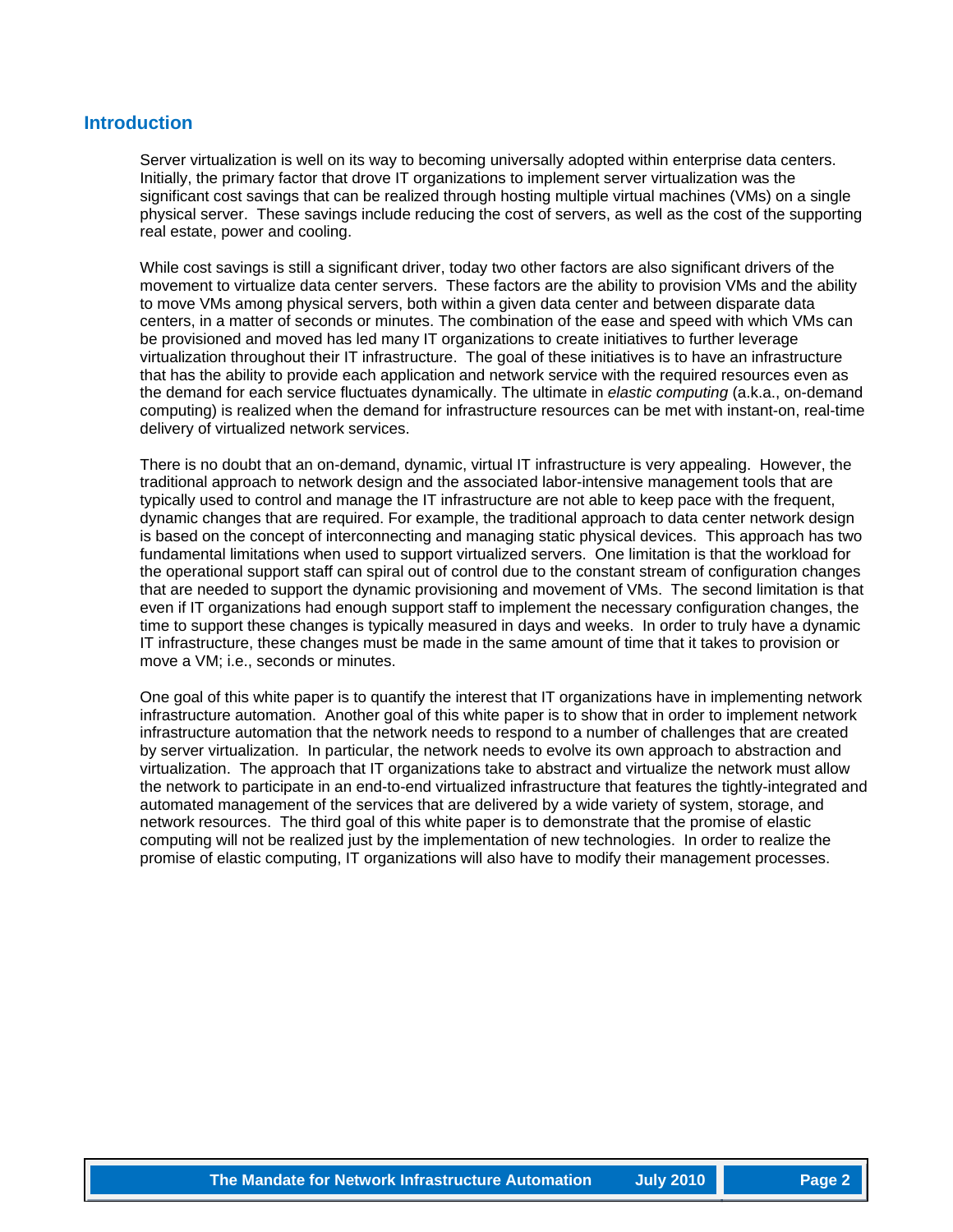## **A Virtualization Reality Check**

The purpose of this section is to quantify the interest that IT organizations have in implementing network infrastructure automation. To achieve that objective, this section will utilize the results of a survey that was administered in early 2010 to the attendees of the Interop conference. Throughout this white paper, the IT professionals who completed that survey will be referred to as The Survey Respondents.

The Survey Respondents were asked to indicate the percentage of their company's data center servers that have either already been virtualized or that they expected would be virtualized within the next year. Their responses are shown in Table 1.

|                                           | <b>None</b> | $1\%$ to<br>25% | $26%$ to<br>50% | 51% to<br>75% | 76% to<br>100% |
|-------------------------------------------|-------------|-----------------|-----------------|---------------|----------------|
| Have already been virtualized             | 30%         | 34%             | 17%             | 11%           | 9%             |
| Expect to be virtualized within a<br>vear | 22%         | 25%             | 25%             | 16%           | 12%            |

#### **Table 1: Deployment of Virtualized Servers**

The data in Table 1 shows the deep and ongoing interest that IT organizations have relative to deploying virtualized servers. Two observations that can be drawn from Table 1 are that within the next year:

- The number of IT organizations that have not implemented server virtualization will be cut by over twenty five percent.
- The number of IT organizations that have virtualized the majority of their servers will grow by forty percent.

As previously noted, two of the factors that are currently driving the movement to virtualize data center servers are the ability to provision VMs and the ability to move VMs among physical servers. As a result of being able to rapidly provision VMs, IT organizations can respond to the business requirement for additional computing resources in a matter of seconds or minutes instead of days, weeks or months. The mobility of VMs means that system administration tasks such as backup and restore, system upgrades, as well as hardware and software maintenance can be performed without impacting the availability of applications or services. Mobility can also be leveraged to ensure high application availability and workload balancing across a cluster of virtualized servers.

In order to quantify how important these two factors are to IT organizations, The Survey Respondents were asked two questions. One of the questions asked them to indicate how important the dynamic provisioning of virtual machines (VMs) is currently to their organization and how important it would be in a year. Their responses are shown in Table 2.

|                                    | <b>Importance Currently</b> | Importance in a Year |
|------------------------------------|-----------------------------|----------------------|
| <b>Very Significant Importance</b> | 13%                         | 23%                  |
| <b>Significant Importance</b>      | 16%                         | 23%                  |
| <b>Moderate Importance</b>         | <b>20%</b>                  | 24%                  |
| <b>Slight Importance</b>           | 25%                         | 15%                  |
| No Importance                      | 26%                         | 14%                  |

#### **Table 2: Importance of Dynamically Provisioning VMs**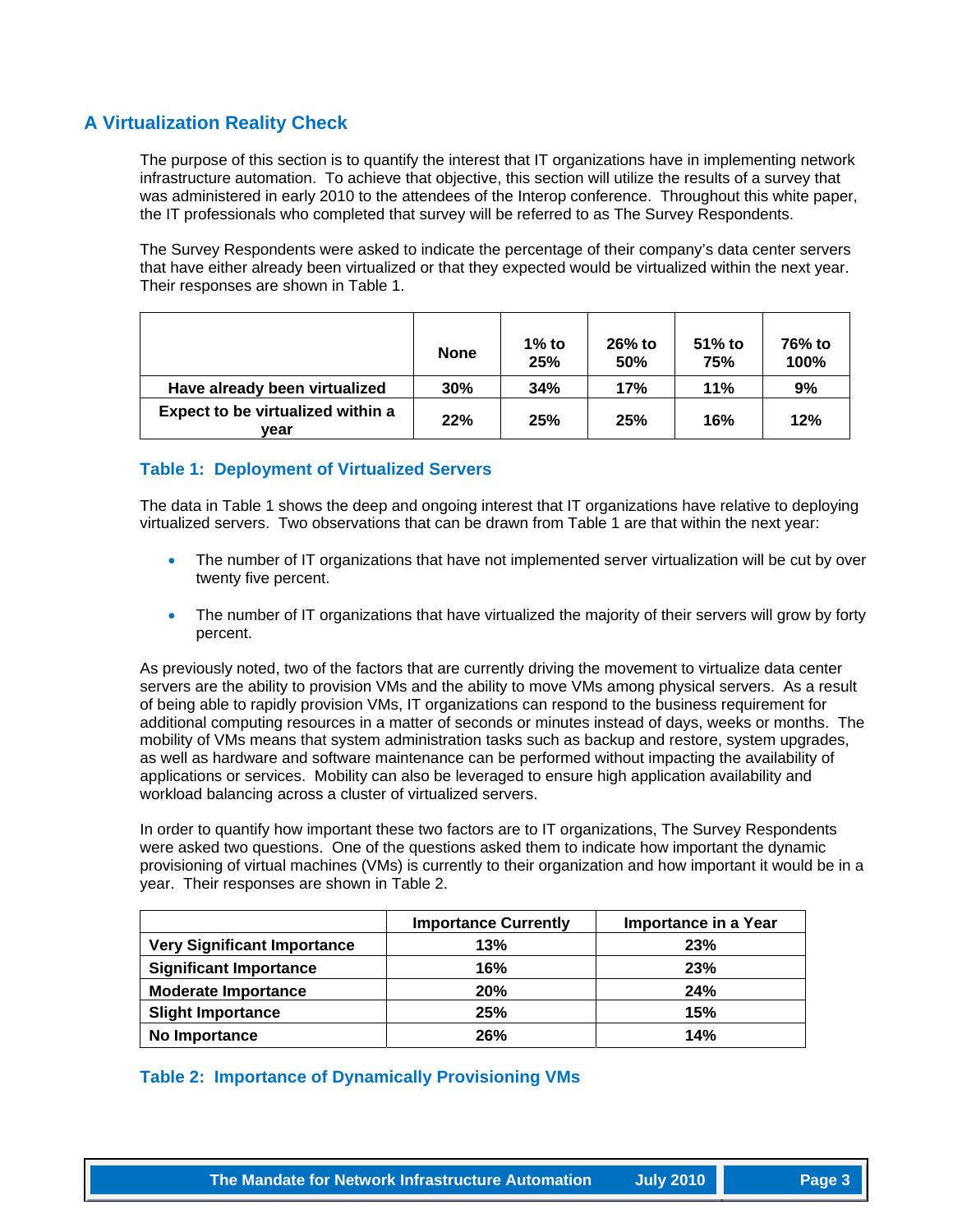As shown in Table 2, today only 29% of The Survey Respondents believe that the dynamic provisioning of VMs is either significantly or very significantly important. However, that situation will change dramatically in the near term. In particular, as is also shown in Table 2, 46% of The Survey Respondents believe that the dynamic provisioning of VMs will be either significantly or very significantly important to their organization a year from now.

Just over a third of The Survey Respondents have implemented VMotion or a similar technology. Those who had were asked a second question. They were asked to indicate how often they use that capability either manually or automatically. Their responses are shown in Table 3.

|                             | <b>Use Manually</b> | <b>Use Automatically</b> |
|-----------------------------|---------------------|--------------------------|
| One or more times a day     | 9%                  | 24%                      |
| One or more times a week    | 24%                 | 19%                      |
| One or more times a month   | 37%                 | 17%                      |
| One or more times a quarter | 11%                 | 20%                      |
| We rarely if ever move a VM | 20%                 | 21%                      |

#### **Table 3: Movement of VMs**

The data in Table 3 indicates that the vast majority of the IT organizations that have implemented VMotion or a similar technology use it at least one or more times a quarter, either manually or automatically. The data also indicates that well over a third of these organizations use it at least once a week.

Almost 60% of The Survey Respondents indicated that their IT organization was interested in implementing more automated management functionality. They were also asked to indicate the primary driver of that interest. Their answers are shown in Table 4.

| <b>Driver</b>                                                                                                | <b>Percentage of Respondents</b> |
|--------------------------------------------------------------------------------------------------------------|----------------------------------|
| General interest in becoming more agile                                                                      | 30%                              |
| The desire to reduce cost                                                                                    | 26%                              |
| The belief that automation improves quality                                                                  | 18%                              |
| Supporting the data center server virtualization<br>that you have already implemented                        | 13%                              |
| Supporting the data center server virtualization<br>that you will have implemented by the end of the<br>year | 12%                              |

#### **Table 4: Drivers of Automated Management**

One observation that can be drawn from the data in Table 4 is that there are a number of significant factors that are driving IT organizations to automate management tasks. In addition, combining the bottom two rows of Table 4 shows that supporting either existing or planned data center server virtualization is one of the dominant factors driving management automation.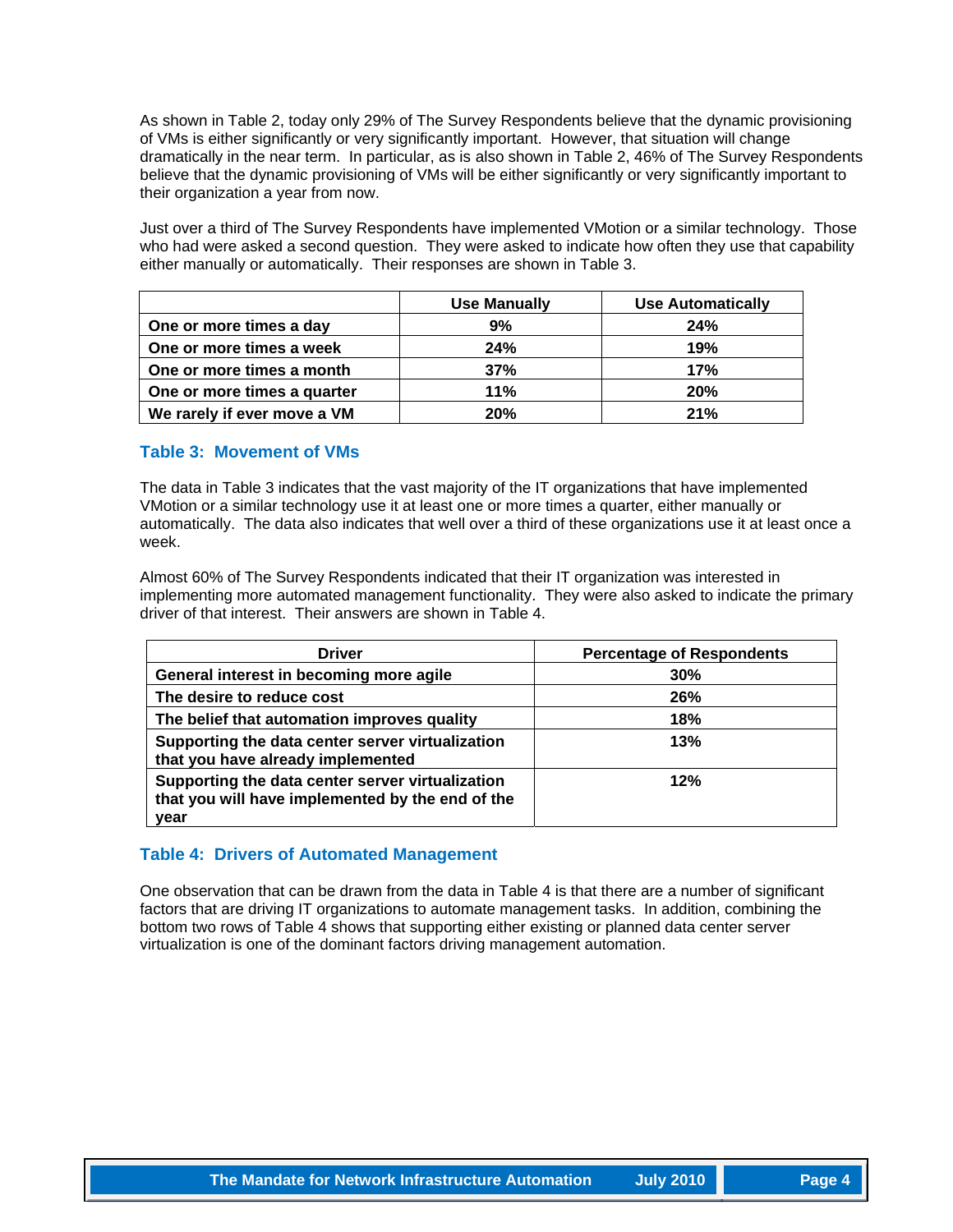## **Challenges in Implementing a Dynamic IT Infrastructure**

The additional complexity of a virtualized environment coupled with the desire to leverage the potential it offers for *elastic computing* poses a number of high-level challenges for an IT organization's operational staff. These challenges generally fall into two categories:

- Exercising control over a virtualized service.
- Implementing that control in a notably more efficient manner than is possible with the traditional, labor-intensive, siloed tools sets that are not well integrated or automated.

Some of the specific challenges include:

#### **VM Sprawl and VLAN Proliferation**

The ease with which new VMs can be deployed has often led to VM proliferation, or VM sprawl. This introduces new management challenges relative to tracking VMs and their consumption of resources throughout their life cycle. In addition, the normal best practices for virtual server configuration call for creating separate VLANs for the different types of traffic to and from the VMs within the data center. While not all of these VLANs need to be routable, they all must be managed. The combined proliferation of VMs and VLANs places a significant strain on the manual processes traditionally used to manage the ranges, capacity, partitioning, allocation and de-allocation of IP addresses. As the environment becomes increasingly dynamic, efficient and effective address management becomes even more critical to the success of the IT organization. These challenges are further exacerbated by the concurrent on-going proliferation of IP-enabled mobile devices, such as VoIP phones, PDAs, and RFID entities at the edge of the enterprise network.

#### **Visibility of Traffic Within Virtualized Servers**

Prior to server virtualization, IT organizations were able to leverage their data center LAN switches in order to monitor the traffic that flowed between servers. With traditional hardware switches, however, it is not generally possible to monitor traffic or to apply network security policy to the traffic that is switched between VMs by the traditional hypervisor virtual switch (vSwitch). This creates challenges for IT organizations relative to the security filtering of VM-to-VM traffic and relative to the performance monitoring that is necessary in order to identify problems such as limited CPU cycles or I/O bottlenecks. While these performance problems can occur in a traditional physical server, they are more likely to occur in a virtualized server because the consolidation of multiple VMs onto a single physical server significantly increases both the average and the peak levels of traffic.

#### **Network Policy Support for VM Migration**

As previously discussed, many of the benefits of on-demand computing depend on the ability to migrate VMs among physical servers located in the same data center or in geographically separated data centers. The task of moving a VM is a relatively simple function of the virtual server management system. There can, however, be significant challenges in assuring that the VM's network configuration state (including QoS settings, ACLs, and firewall settings) is also transferred to the new location. In the vast majority of instances today, making these modifications to complete the VM transfer involves the time-consuming manual configuration of multiple devices.

Compliance requirements can further complicate this task. For example, assume that the VM to be transferred is supporting an application that is subject to PCI compliance. Further assume that because the application is subject to PCI compliance that the IT organization has implemented logging and auditing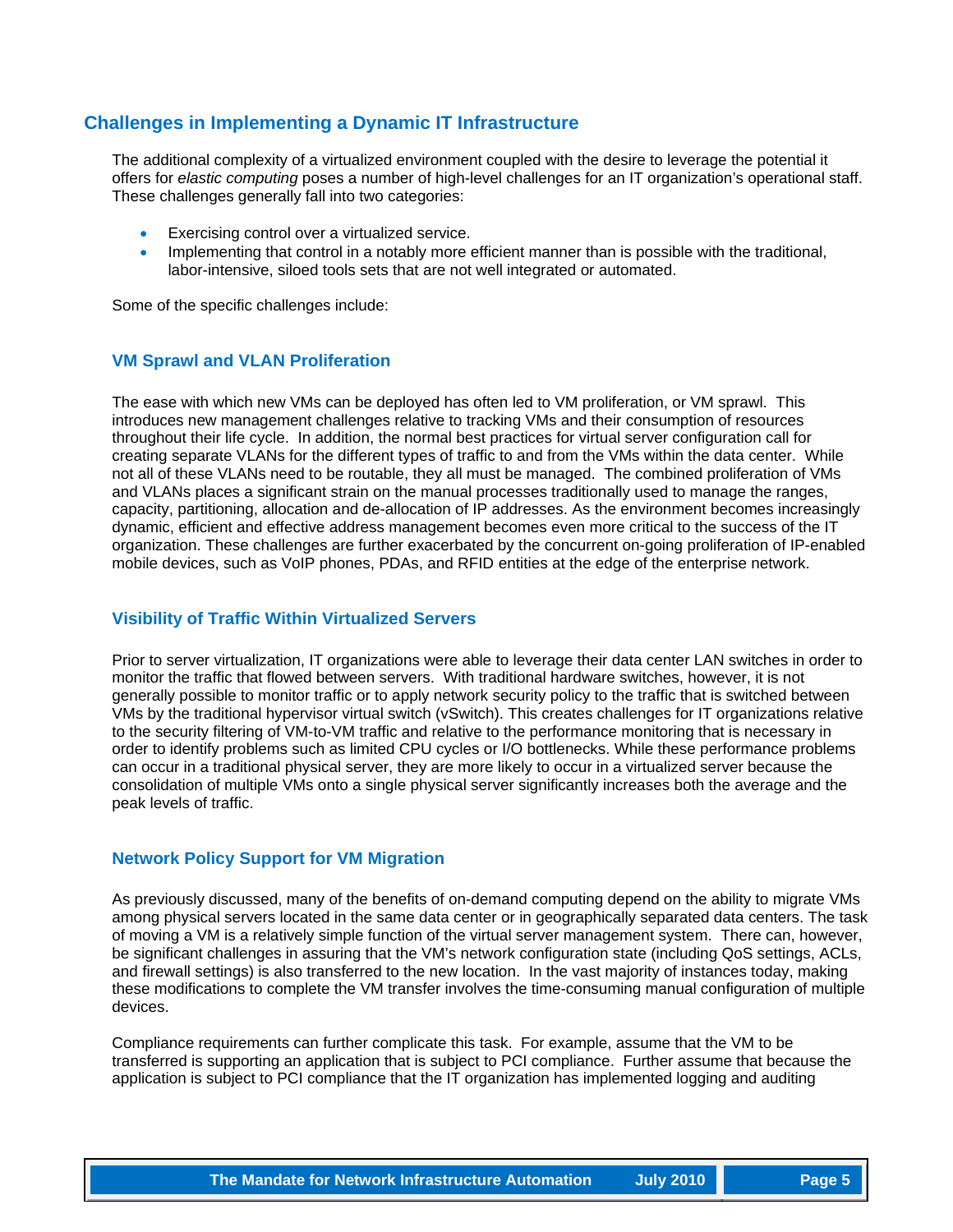functionality. In addition to the VM's network configuration state, this logging and auditing capability also has to be transferred to the new physical server.

#### **Layer 2 Network Support for VM Migration**

When VMs are migrated, the network has to accommodate the constraints imposed by the VM migration utility; e.g., VMmotion. Typically the source and destination servers have to be on the same VM migration VLAN, the same VM management VLAN, and the same data VLAN. This allows the VM to retain its IP address which helps to preserve user connectivity after the migration. When migrating VMs between dispersed data centers, these constraints require that the data center LAN be extended across the physical locations or data centers without compromising the availability, resilience, and security of the VM in its new location. VM migration also requires the LAN extension service have considerable bandwidth and low latency. VMware, for example, requires at least 622 Mbps of bandwidth and less than 5 ms of round trip latency between source and destination servers over the extended LAN.

#### **Layer 3 Network Support for VM Migration**

Traffic routing to and from the virtual machine may need to be modified so that traffic flows in an optimized way to the virtual machine's new location. If the user's traffic to the virtual machine originates in the same Layer 2 domain, then a Layer 2 extension will suffice. However, if the user's traffic to the virtual machine is traversing a Layer 3 network or the Internet, then granular routes need to be advertised by the destination data center for the migrated virtual machine(s). If these changes are not provisioned, sub-optimal routing may result in additional delay, which may not be acceptable for some applications or to satisfy the requirements of some VM migration utilities.

To help ensure that the traffic from the virtual machine is optimally routed, the IP addresses of the default gateways of the data subnets in both the primary and secondary data centers need to be identical. In those instances in which remote clients are accessing VM-resident applications that are front ended by a load balancing device, the DNS lookup of the application server has to return the virtual IP address of the load balancer where the VM currently resides. These two factors require that the configurations of the DHCP server, DNS server, load balancer and virtual server management systems be kept in synchronization.

#### **Storage Support for VM Migration**

The data storage locations, including the boot device used by the virtual machine, must be accessible by both the source and destination physical servers at all times. If the physical servers are at two distinct locations and the data is replicated at the second site, then the two data sets must be identical. One approach is to extend the storage area network (SAN) to the two sites and maintain a single data source. Another option is to migrate the data space associated with a virtual machine to the secondary storage location. In either case, it is necessary to coordinate the VM and storage migrations.

#### **Progress in Addressing the Challenges**

At the present time there is no overarching solution for the comprehensive management of a computing environment composed of virtualized servers, storage, and networks. Vendors, however, are beginning to address the challenges previously described by enhancing the functionality of their products with virtualization features as well as automation and support for some level of integration - primarily with the virtual server management system. Some developments of this type include: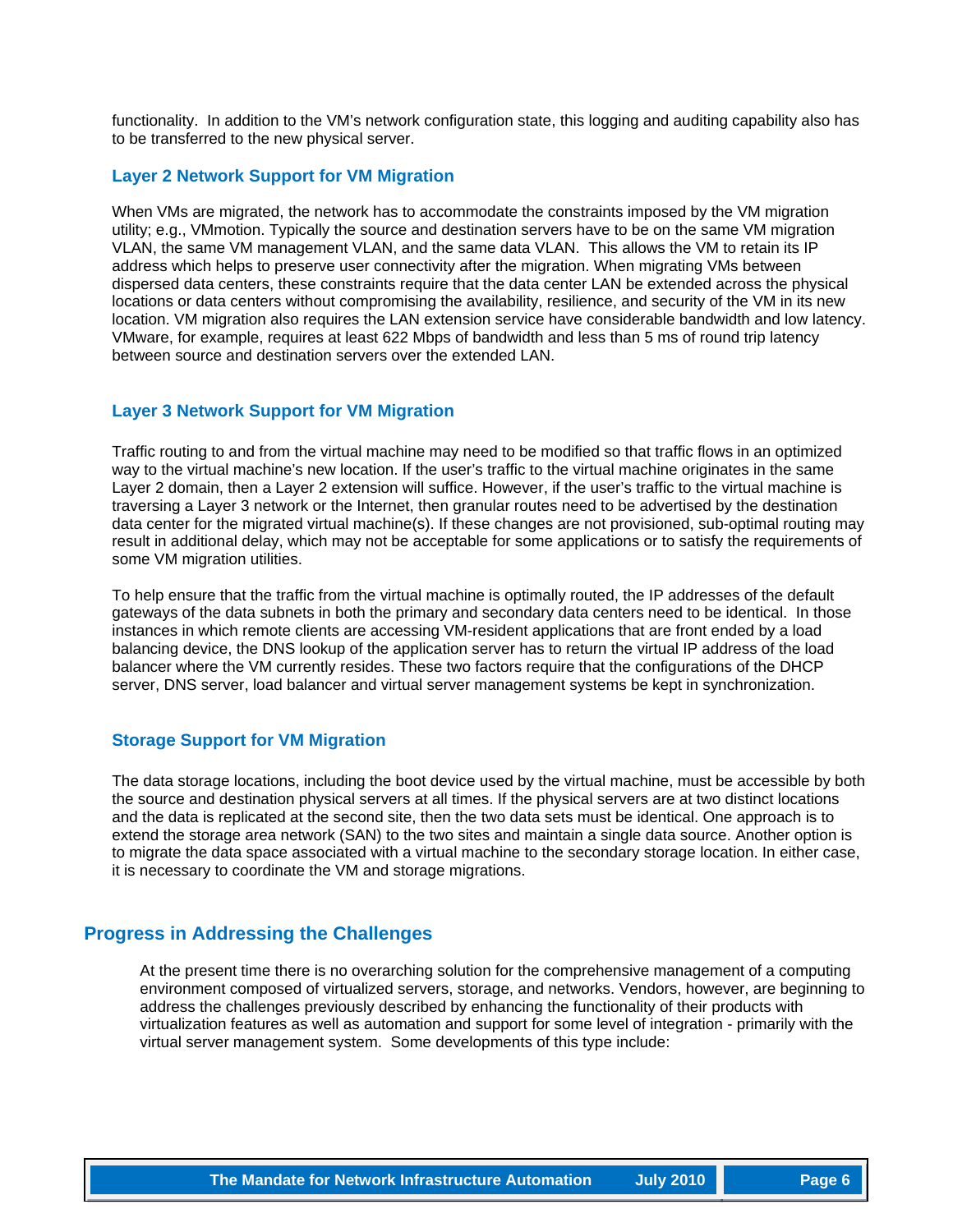#### **Network Infrastructure Automation**

A dynamic virtualized environment can benefit greatly from a highly scalable and integrated DNS/DHCP/IPAM solution, which is also well integrated with the virtual server management system. Where DNS/DHCP/IPAM share a common database, the integration obviates the need to coordinate records in different locations and allows these core services to accommodate any different addressing and naming requirements of physical and virtual servers. Potential advantages of this include the automated generation of IP addresses for newly created VMs, the automated allocation of subnets for new VLANs, and the population of an IP address data base with detailed information about the current location and security profiles of VMs. The integration of infrastructure utilities with the virtual server management system can also facilitate automated changes to the DHCP and DNS databases. This results in the optimal routing of client traffic to and from virtualized servers, as was described previously.

#### **Virtualized Performance Management**

Virtual switches currently being introduced into the market can export traffic flow data to external collectors in order to provide visibility into the network flows between and among the VMs in the same physical machine. Performance management products are currently beginning to leverage this capability by collecting and analysing VM-to-VM traffic data. Another approach to monitoring VM traffic is to deploy a virtual appliance within the virtualized server. While changes in the virtual topology can be gleaned from flow analysis, a third approach to managing a virtualised server is to access the data in the virtual server management system. Gathering data from this source can also provide access to additional performance information for specific VMs, such as CPU utilization and memory utilization.

#### **Virtualized Security Management**

Virtual firewall appliances can be leveraged to allow firewalls to be dynamically migrated in conjunction with VM migration where this is necessary to extend a trust zone to a new physical location. This is one approach that can enable firewall security policies to be enforced even as virtual machines dynamically migrate between hardware devices.

#### **Distributed Virtual Switching (DVS)**

As noted earlier, with server virtualization each physical server comes with a virtual switching capability that allows connectivity among VMs on the same physical platform. The traditional virtual switch includes a data plane implemented in software as well as an integral control plane with fairly limited functionality. With DVS the control and data planes of the embedded virtual switch are decoupled. This allows the data planes of multiple virtual switches to be controlled by an external centralized management system that implements the control plane functionality.

Some of the advantages of this approach include:

- If the DVS functionality is compatible with other data center switches, there can be a consistent set of networking features and a common provisioning process that extends from the core of the network all the way to the VM's virtual NIC (vNIC).
- With DVS, the responsibility for configuring and managing the virtual switches can be transferred from the system administration staff to the network administration staff, ensuring more consistency in end-to-end network performance and security.
- Virtual servers can leverage the same network configuration, security policies, diagnostic tools, and operational models as their physical server counterparts that are attached to dedicated physical network ports.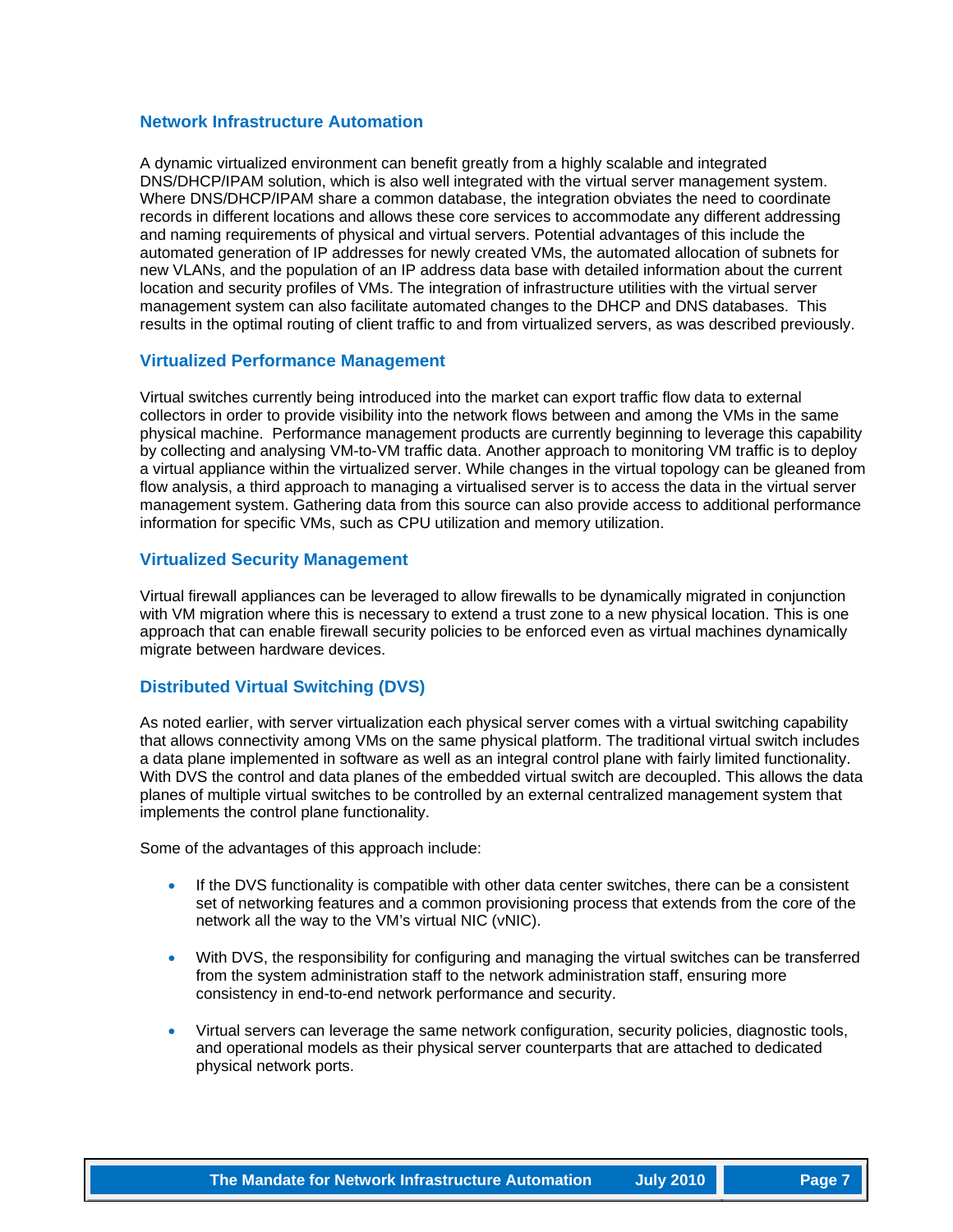- With the appropriate functionality, the DVS data planes can provide visibility for VM-to-VM traffic allowing the capture and analysis of VM traffic flows.
- Via linkages with the virtual server management system, the DVS can ensure that QoS and switch-resident security policies are transferred to the destination virtual switch's data plane as part of a VM migration among physical severs. With the combination of DVS and virtual firewalls and possibly other security appliances, the same security policies can be enforced wherever the VM migrates.

#### **Orchestration and Provisioning**

Service orchestration is an operational technique that helps IT organizations automate many of the manual tasks that are involved in provisioning and controlling the capacity of dynamic virtualized services. By automatically coordinating provisioning and resource reuse across servers, storage, and networks, service orchestration can help IT streamline operational workloads and overcome technology and organizational silos and boundaries. Orchestration engines use business policies to define a virtual service and to translate that service into the required physical and virtual resources needed for deployment. The orchestration engine then disseminates the needed configuration commands to the appropriate devices across the network in order to initiate the requested service. The orchestration engine can automatically initiate the creation of the required virtual machines while simultaneously deploying the network access and security models across all required infrastructure devices, including routers, switches, security devices, and core infrastructure services. The entire process can allow setup and deployment of network routes, VPNs, VLANs, ACLs, security certificates, firewall rules and DNS entries without any time consuming manual entries via device-specific management systems or CLIs.

Orchestration engines are generally limited in the range of devices with which they can interface due to differences in device and/or vendor management interfaces. Therefore, orchestration solutions mirror to some extent the constraints of virtual data center solutions that result from vendor partnerships among manufacturers of virtual server software, networks, and networked storage. The initial focus of such partnerships has been on promulgating validated network designs and architectures rather than on fully integrated or automated management. The next logical step for such partnerships is to include orchestration capabilities.

Orchestration solutions would benefit greatly from the emergence of an open standard for the exchange of information among the full range of devices that may be used to construct a dynamic virtual data center. In the Cloud Computing arena there are a number of standards under development, including the Open Cloud Computing Interface (OCCI) from the Open Grid Forum. These standards activities may also prove to provide value within the enterprise virtual data center, since the stated scope of the specification is to encompass "all high level functionality required for the life-cycle management of virtual machines (or workloads) running on virtualization technologies (or containers) supporting service elasticity".

IF-MAP is another emerging standard proposed by the Trusted Computing Group and implemented by a number of companies in the security and network industries. It is a publish/subscribe protocol that allows hosts to lookup meta-data and subscribe to service or host-specific event notifications. IF-MAP can enable auto-discovery and self-assembly (or re-assembly) of the network architecture. As such, IF-MAP has the potential to support automation and dynamic orchestration of not only security systems but also other elements of the virtual data center. For example, IF-MAP could facilitate automation of the processes associated with virtual machine provisioning and deployment by publishing all of the necessary policy and state information to an IF-MAP database that is accessible by all other elements of the extended data center.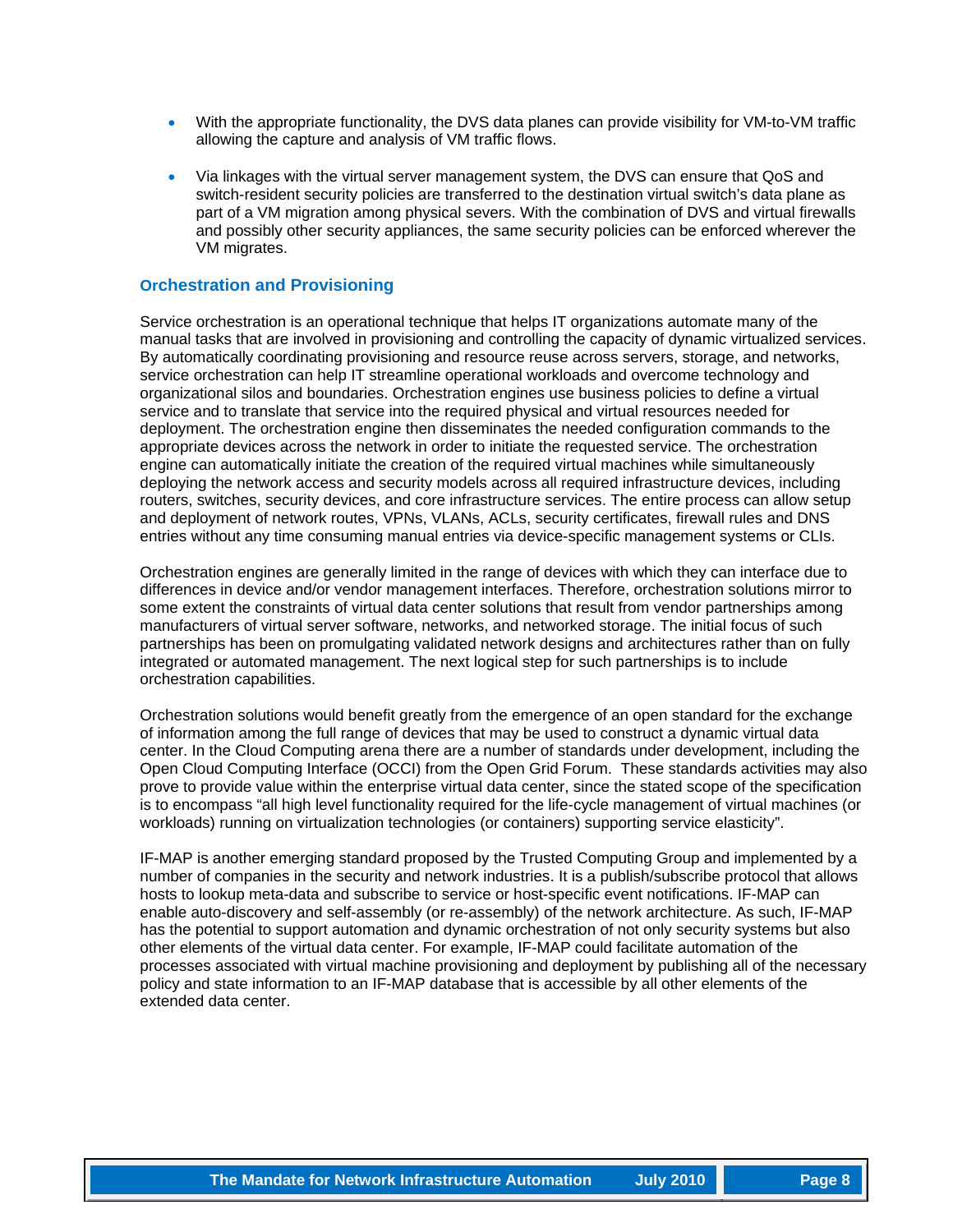## **A Day in the Life**

The concept of dynamically provisioning a VM in seconds or minutes is very appealing. That appeal stems in large part from the fact that currently large IT organizations often take weeks or months to install a new server. Some of the extended time that it takes to install a server is due to manual nature of tasks such as configuration and address management. However, part of the extended time is due to the byzantine processes that are often associated with implementing a new server inside of a mid to large sized company. This section will describe the server implementation process for a hypothetical company – BigBiz. As was discussed in the preceding sections of this white paper, IT organizations won't be able to fully leverage server virtualization until they have effectively abstracted and virtualized their network infrastructure. However, as will be demonstrated in this section of the white paper, IT organizations won't be able to fully leverage the abstraction and virtualization of their network infrastructure if they don't modify their current management processes.

In this hypothetical example, an application development team inside of BigBiz makes a request for five new servers. As part of making the request, the application development team has to take the time to document why it needs five additional servers and why it needs servers of the type requested. It also needs to document the necessary ACLs, whether or not load balancing is required and a variety of other conditions, such as how often the new servers need to be backed up. This request goes to the BigBiz hardware review committee. Here it is reviewed from a variety of perspectives. This includes whether or not the added capacity is justified and whether or not there is budget for the new servers. This review process also looks at whether or not the requested systems are part of the standard product set that is supported by the IT organization, whether or not the request includes appropriate security functionality and whether or not there is space for the new servers in the data center requested by the application development team. In some instances there are additional time-consuming reviews that take place. For example, if the servers are intended to support an application that is jointed developed with one or more of BigBiz's partners, then the committee will also review the integration testing that the request indicates will be done with the relevant partner(s). Unfortunately, since the review process is as much about politics and bureaucracy as it is about technology, the BigBiz hardware review committee has a tendency to send the request back to the application development team if any piece of the documentation is missing or deemed to be incomplete.

Once the BigBiz hardware review committee has approved the request, the request is sent to the BibBiz logistics committee. This committee takes the request and creates a set of tasks that need to be performed. This includes tasks such as identifying the VLAN that each server will reside in and determining if there is enough power for the new systems and if there is not, initiating a project to provision more power. The committee determines if there are enough power outlets and network switches to support the new servers and if there is not, the committee orders the necessary equipment. The BibBiz logistics committee also creates order forms for the necessary peripherals; i.e., disks and cabinets. Hopefully a blanket purchase order (PO) exists with the supplier(s). If not, one has to be created. In any case, the BibBiz logistics committee gets involved with the supplier(s) to negotiate ship dates.

As the equipment that has been ordered arrives, it is accepted by the BigBiz purchasing organization and stored. When all of the necessary equipment has been received, another BigBiz team integrates the equipment and sends the servers to the designated data center. Once the servers have arrived at the designated data center, the BigBiz operations team prepares them for production. The network operations group, for example, requests a block of IP addresses and permission to assign the servers to one or more VLANs. Assuming that the network operations group receives the requested IP addresses, they assign addresses to each server and make the appropriate entries into DNS. Assuming that the network operations group receives permission to assign the servers to one or more VLANs, the group configures the VLAN(s). As part of this process, the database operations group is responsible for anything related to the database access that has been requested by the application development team. This includes tasks such as configuring fibre channel access. Both the network and database operations groups provide input to the security operations team that is responsible for a variety of tasks, including inputting the appropriate access control lists (ACLs).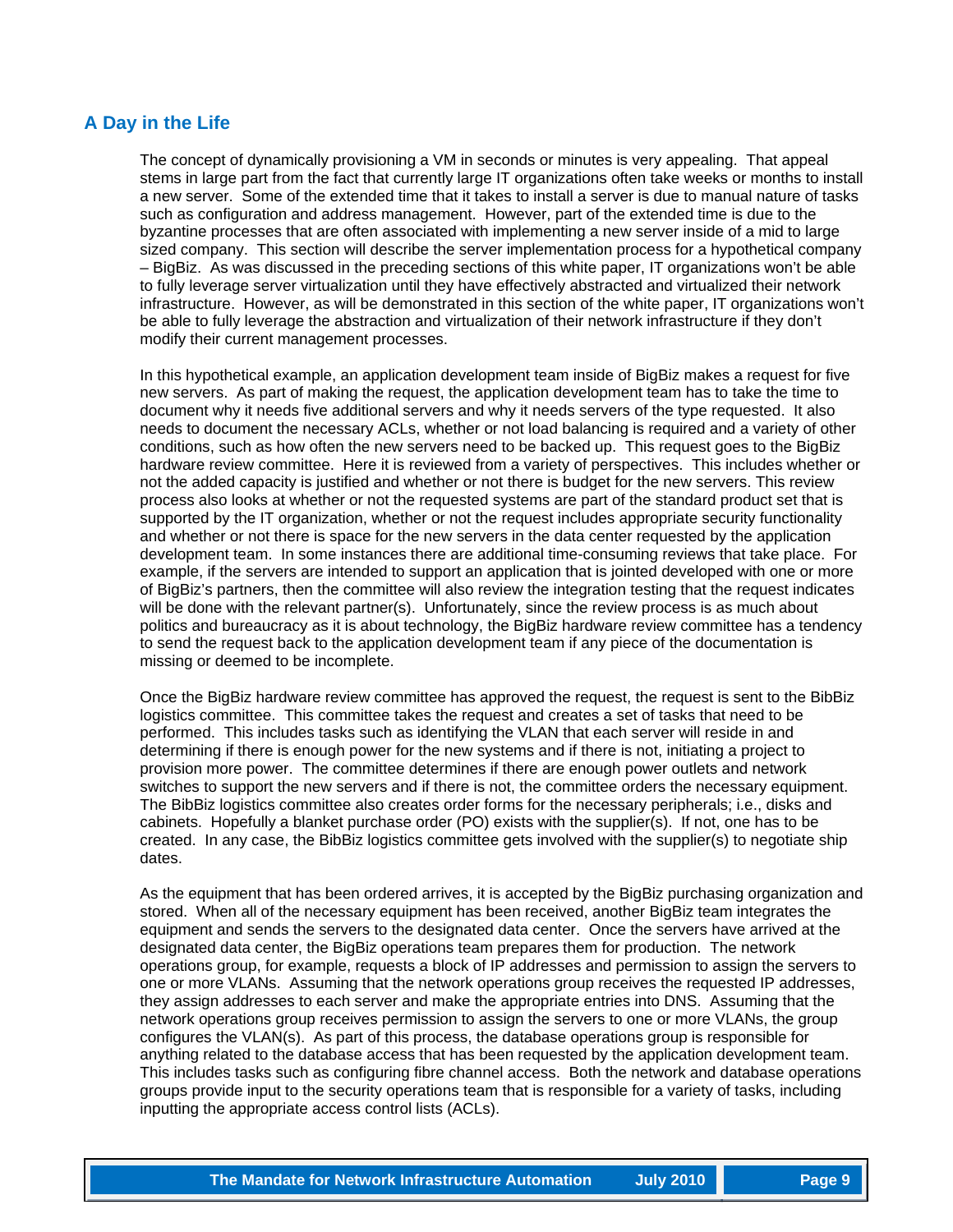After each step in the processes discussed above has completed, the five servers can be placed into production. However, if at any point in the overall process something goes wrong, the process can stall for an indeterminate amount of time.

#### *Conclusion*

Based in part on the desire to reduce cost, IT organizations have already made, and will continue to make broad deployments of server virtualization. As is the case with any new technology, server virtualization introduces some new management challenges to which IT organizations need to respond. These challenges include VM sprawl, VLAN proliferation and the loss of visibility into the traffic that flows between or among VMs on a given physical server.

While reducing cost remains a driver of server virtualization, there is a large and growing interest on the part of IT organizations to implement server virtualization in order to become more agile. In particular, IT organizations are implementing server virtualization in order to be able to dynamically provision and move VMs. However, a complex computer system is more than a VM and although compute cycles have become virtual and dynamic, the rest of the overall computer system is still largely physical and static. As a result, IT organizations will gain relatively little added agility from server virtualization if it still takes the organization days or weeks to manually provision the rest of the system.

In order to realize the agility that server virtualization promises, IT organizations need to respond to a number of challenges. This includes dynamically providing:

- Network policy support for VM migration
- Layer 2 network support for VM migration
- Layer 3 network support for VM migration
- Storage support for VM migration

Unfortunately at the present time there is no overarching solution for the comprehensive management of a computing environment composed of virtualized servers, storage, and networks. Some of the areas, however, in which progress has been made include:

- Dynamic infrastructure management
- Virtualized performance management
- Virtualized security management
- Distributed virtual switching
- Orchestration and provisioning

While each of the areas listed above holds great promise to increase the agility of IT organizations, another roadblock exists. That roadblock is the byzantine processes that are often associated with implementing a new server inside of a mid to large sized company. Hence, in order to truly have the advantages of elastic computing, IT organizations must improve their competence in the areas listed above and must also streamline their processes to better reflect the reality of a dynamic, virtualized IT infrastructure.